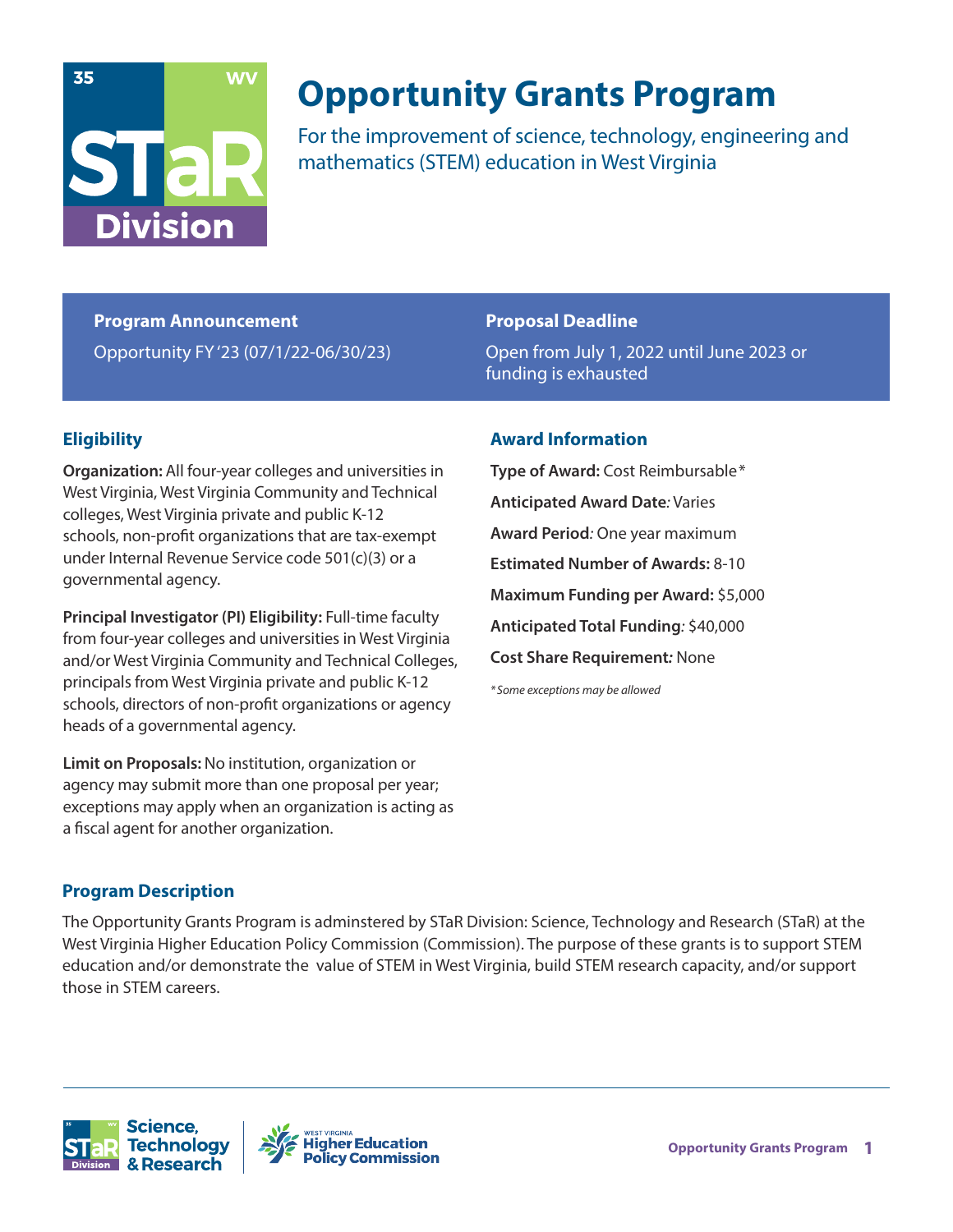Projects we typically fund include, but are not limited to, camps or workshops for West Virginia residents, STEM diversity and inclusion initiatives, travel to national or international scientific conferences, and sponsorship of statewide scientific or technical conferences. Applicants are strongly encouraged to utilize STaR support as a supplement to other sources of funding.

Each proposal should be for a single purpose; multi project proposals will be declined.

No institution may submit more than one proposal in one year. Investigators who received an award in the prior year are not eligible to apply.

## **Application**

Competition for funds is strong, and STaR receives far more proposals than can be supported. Proposals must be submitted via the Grant Opportunity (GO!) system. Visit wvresearch.org to register for an account.

**Project Summary:** Provide a one-page summary of your project.

**Project Description:** To be considered, proposals must describe activities for engaging students or citizens of the state — particularly those who might otherwise not have these opportunities — to participate in STEM programming. Alternatively, the proposal must make the case for improving the professional development of the faculty member or student. Proposals should not exceed 800 words and must include a project performance period (anticipated start and end dates).

**Budget:** Show all estimated costs and cost contributions from your institution or other partners. A budget spreadsheet template can be downloaded from the GO! system. Vendor quotes are encouraged, if applicable.

*Note: If requesting sponsorship for an event, please include the various levels of sponsorships available.*

**Cost Sharing:** No cost sharing is required. However, STaR will consider the positive impact of leveraging internal and external support in the overall consideration of each proposal.

**Indirect Cost Limitations:** Overhead costs are not allowed.

**Other Budgetary Limitations:** Equipment purchases, and faculty salaries are not eligible for reimbursement. Purchases, projects and travel must be completed within one year of the award. One time no cost extensions may be considered but are generally disallowed.

## **Review and Award Procedures**

The primary selection procedures will be the extent to which the request will improve science and engineering education in West Virginia, or the professional development of the faculty member through a process established by STaR. STaR reserves the right to solicit additional information, to make suggestions for modifications including collaborating with other organizations for funding of the project. Notification of awards will be made to the submitting PI and submitting organization within four weeks of receipt of the proposal. PIs whose proposals are declined will be advised as promptly as possible.